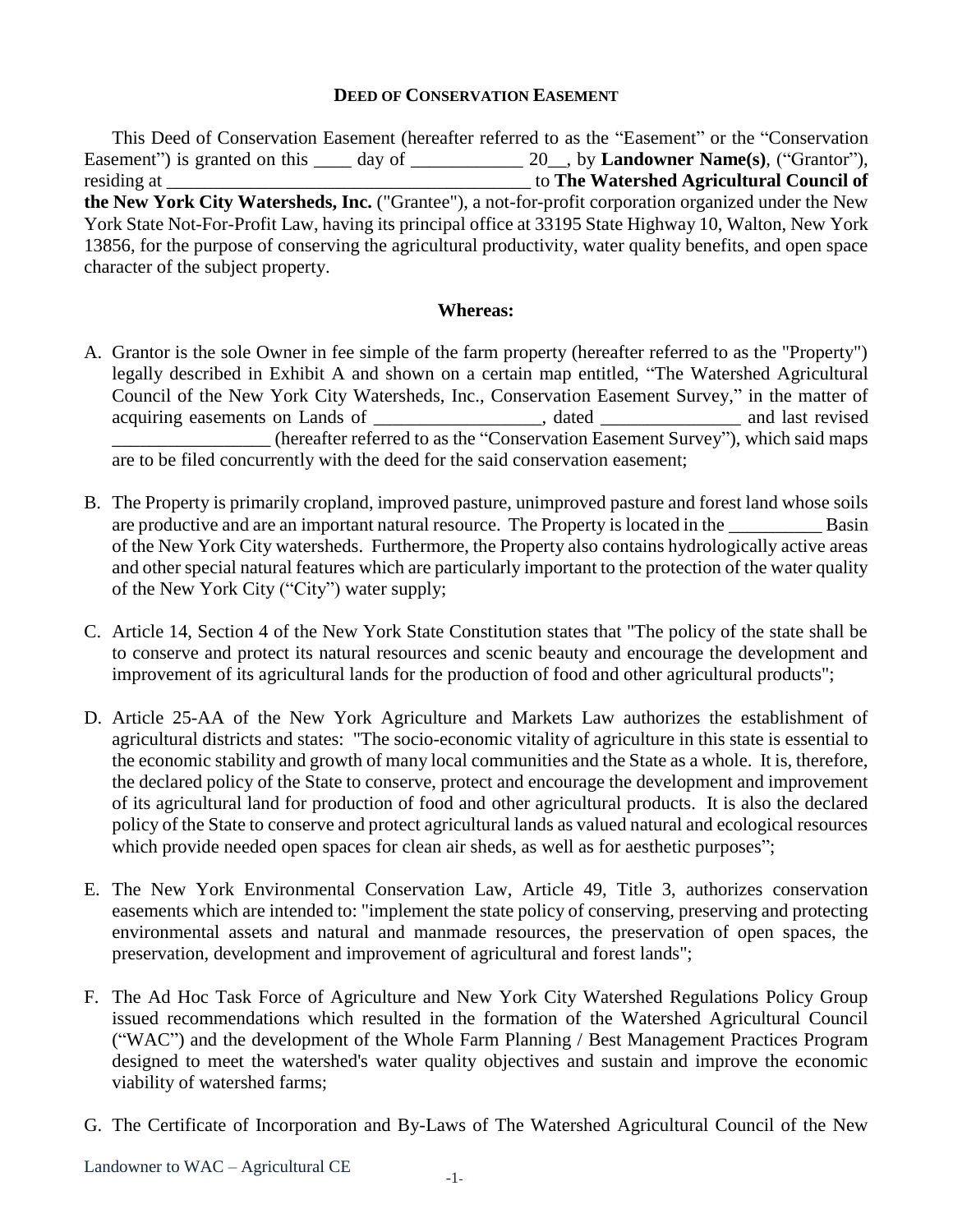York City Watersheds, Inc., as amended, includes among its objectives and guiding principles the protection of the City water supply, the maintenance of the economic viability of agricultural and forest enterprises and the acquisition of easements to protect sensitive lands, provide economic incentives to farmers for pollution prevention and allow for inter-generational transfer of farmlands and operations;

- H. The New York City Watershed Memorandum of Agreement dated January 21, 1997 authorizes an agricultural easement program and provides "funding for the acquisition of Watershed Agricultural Easements and for Watershed Conservation Easements on non-agricultural lands under common ownership with farms from property owners who have Whole Farm Plans approved by WAC"; and
- I. Grantee is a "qualified conservation organization," as defined by the Internal Revenue Code, and a "not-for-profit conservation organization," as defined by the New York Environmental Conservation Law and accepts the responsibility of stewarding and enforcing the terms of this Easement and upholding its conservation purposes.

**Now, Therefore**, for the reasons given above, and in consideration of DOLLAR AMOUNT (\$00.00) paid, the receipt and sufficiency of which is hereby acknowledged, Grantor voluntarily grants and conveys to Grantee, and Grantee voluntarily accepts, a conservation easement as defined by Article 49, Title 3, of the Environmental Conservation Law consisting of the terms, covenants, rights, restrictions and obligations described herein.

## **1. CONSERVATION PURPOSES.**

This Conservation Easement is intended to protect the water quality of the New York City watersheds, and to protect agricultural and forestry lands by limiting the form, location, and density of development and promoting good stewardship by the implementation of Whole Farm Plans.

## **2. DEFINITIONS.**

- **(2.a) Accessory Buildings and Improvements** A building or improvement, located within the same Acceptable Development Area(s) as the residential dwelling(s), the use of which is customarily incidental and subordinate to the residence(s). Accessory Buildings and Improvements may include: garages, tool sheds, pool and storage sheds, swimming pools, tennis courts, non-commercial greenhouses, decks, septic fields, wells, and other buildings and improvements customarily incidental to the residence(s).
- **(2.b) Agricultural Buildings and Improvements** A building or improvement used for farm operations and on-farm production, preparation, storage, and marketing of agricultural commodities as defined under Section 301 of the New York State Agriculture and Markets Law, as amended.
- **(2.c) Baseline Documentation** The document entitled "Baseline Documentation", incorporated by this reference, that Grantor and Grantee mutually agree, as depicted by photographs, maps, and supporting text, describes the general condition of the Property, including buildings and improvements, driveways, Acceptable Development Areas, Resource Protection Areas, and Farm Areas located on the Property as of the date of this Conservation Easement.
- **(2.d) Best Management Practices** ("BMPs") Practices that prevent or reduce the availability, release or transport of substances which adversely affect surface and ground waters. These management practices may have standards associated with their installation, operation or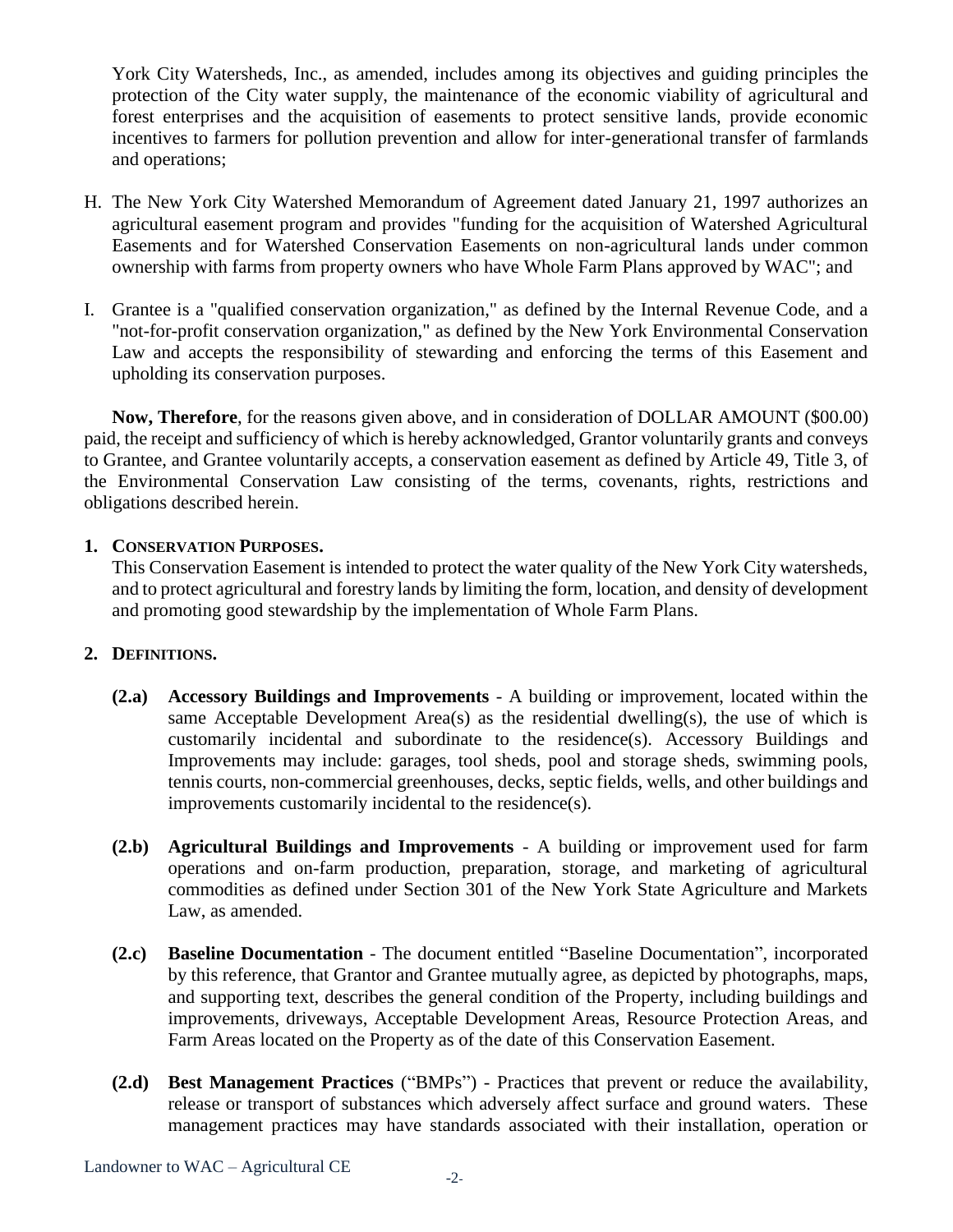maintenance, but do not impose effluent limits for specific substances.

- **(2.e) Bluestone Extraction Plan** A plan that provides for the identification and application of resource specific managerial and/or structural Best Management Practices designed to mitigate potential adverse environmental impacts of commercial bluestone mining.
- **(2.f) Commercial Forestry** The felling of trees equal in volume to more than 5,000 board feet of timber or 15 standard cords during one (1) calendar year on the Easement Property.
- **(2.g) Farm Support Housing -** Farm Support Housing shall consist of apartments, single or multifamily dwellings, or other buildings, including trailers or mobile homes, to be used to house farm tenants, employees, seasonal employees, family members or others engaged in agricultural production on the Property.
- **(2.h) Forest Harvest Plan** A plan that provides a statement of goals and objectives for Commercial Forestry, including the identification and proposed application of water quality Best Management Practices associated with a specific commercial timber harvest. The plan shall describe the size and timing of a harvest and the management practices necessary to mitigate potential adverse environmental impacts.
- **(2.i) Forest Management Plan** A written plan that establishes comprehensive and long-term goals for forest health, management of forest resources, and protection of water quality on the Easement Property, which plan has been reviewed, updated, and approved by Grantee at least every ten years.
- **(2.j) Grantee** The term "Grantee" includes the original Grantee and its successor and assigns.
- **(2.k) Grantor** The term "Grantor" includes the original Grantor, his/her heirs, successors and assigns, all future Owners of all or any portion of the Property.
- **(2.l) Incidental Agricultural Buildings and Improvements** A building or improvement used for, and subordinate to, farm operations including, but not limited to, pump houses, sap storage structures, irrigation equipment, bridges, farm roads, stream crossings, and foot paths.
- **(2.m) Owner** The term "Owner" includes the owner of any beneficial equity interest in the Property or any portion thereof.
- **(2.n) Recreational Buildings and Improvements**  A building or improvement used for recreational activities that does not include any permanent utilities, and/or septic systems.
- **(2.o) Sound Agricultural Practices** As defined in Section 308 of the New York State Agriculture and Markets Law, as amended, Sound Agricultural Practices refer to those practices necessary for the on-farm production, preparation and marketing of agricultural commodities. Such practices shall be evaluated by the Commissioner of Agriculture and Markets, upon request, on a case-by-case basis.
- **(2.p) Third Party Enforcement Right** As defined in Title 3 of Article 49 of the Environmental Conservation Law, the term "Third Party Enforcement Right" means a right which empowers a public body which is not a holder of the Easement to enforce any of the terms of the Easement.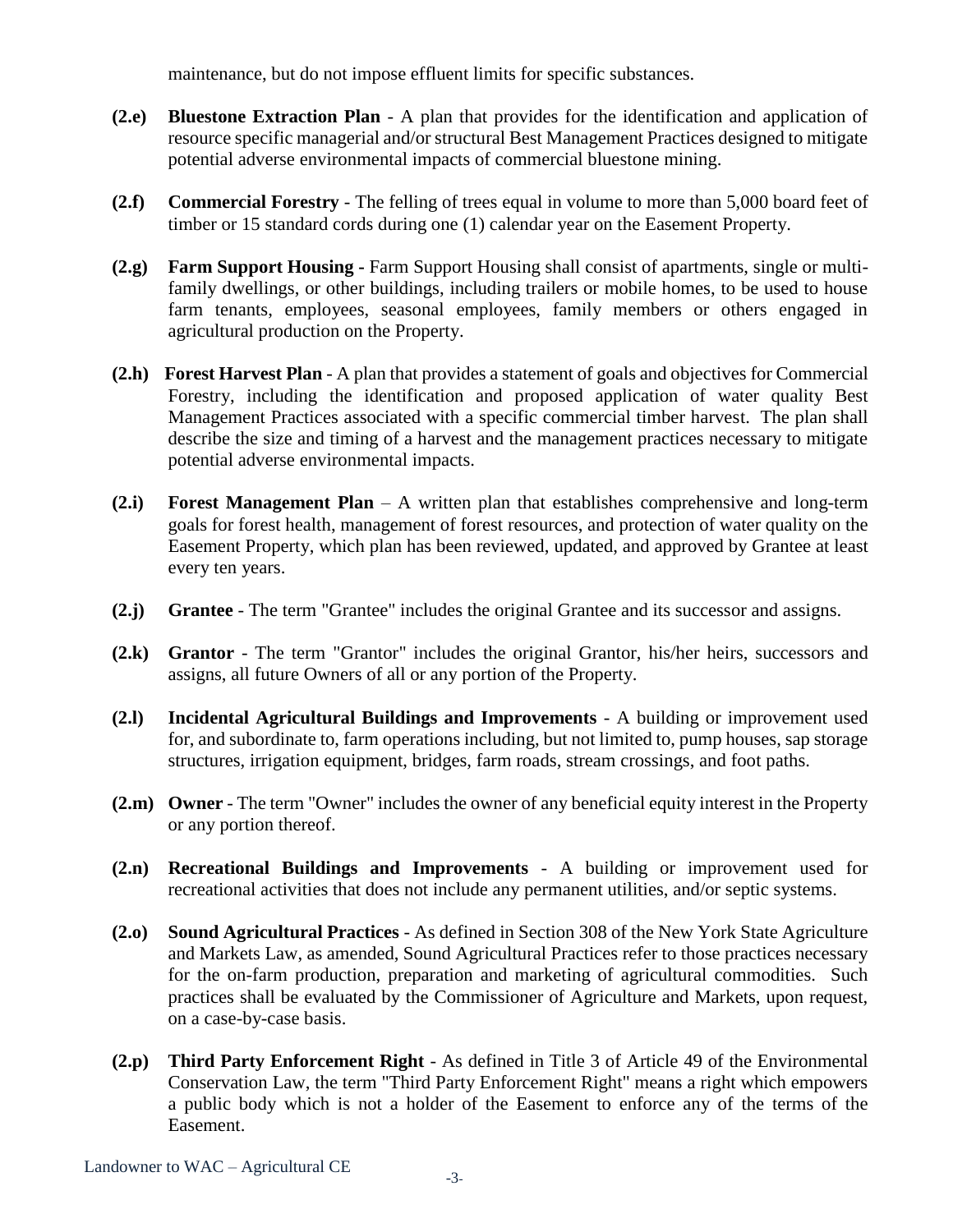- **(2.q) Rural Enterprises -** Rural Enterprises shall include, but not be limited to, farm stands, lawful home occupations, professional home offices, bed and breakfasts, farm machinery and auto repair, saw mills, firewood distribution, campgrounds, home schooling, day care and other educational programs. However, trailer parks, auto dealerships, and golf courses are expressly prohibited on the Property.
- **(2.r) Waste** The term "Waste" includes trash, refuse, debris, domestic septic effluent, sewage, sewage sludge or liquid, garbage, discarded chemicals, radioactive materials, and hazardous or toxic substances as defined by Federal, State or Local law.
- **(2.s) Whole Farm Plan** A WAC Whole Farm Plan ("WFP") is a document that identifies, addresses and mitigates environmental concerns to protect the water resources of the New York City watershed without negatively impacting the economic viability of the agriculture enterprise while integrating farm business objectives into the decision making process.

The Whole Farm Planning Process - A WFP is developed by agricultural/conservation professionals and the participating landowner/producer following WAC policy, guidelines and standard operating procedures. The WFP gives specific consideration to aspects of the farm business that relate to water quality objectives and landowner/producer goals. The WFP addresses water quality issues identified through environmental assessments (Environmental Review/Problem Diagnosis ("ERPD") and Agricultural Environmental Management ("AEM")). The mitigation of these water quality concerns is achieved through the implementation of BMPs consistent with Natural Resources Conservation Service ("NRCS") and/or WAC Standards. The landowner/producer agrees to implement BMPs according to the WFP schedule and shall maintain and operate BMPs for their designated life span. The plan may periodically be updated or otherwise revised and shall remain in effect for any period when WAC either funds or otherwise ensures that funding is secured for Grantor for construction of BMPs. Grantor must maintain such BMPs in accordance with the WFP and any related contractual obligations.

Funding Restrictions - In the event that the WFP ceases to be funded and all contractual obligations Grantor may have with respect to BMPs have expired, agricultural uses and activities on the Property shall be consistent with the New York State Environmental Conservation Law (ECL) including, but not limited to, requirements applicable to Concentrated Animal Feeding Operations (CAFOs) under ECL Article 17, Title 7, and with the federal Clean Water Act, 33 U.S.C. § 1251 et seq.

A WFP document can include the following documents, but not limited to:

- Environmental Assessment using the ERPD or AEM
- RUSLE2 Soil Erosion Assessment, WINPST Pesticide Leaching and Run-off Assessment and other NRCS assessments as required
- Plan narrative and photo documentation (pre and post planning and implementation)
- Nutrient Management Plan
- WFP Summary (farm mission, vision and goals)
- WFP-2 Funding and Scheduling Agreement
- All WAC BMP procurement documentation, i.e. BMP Funding Agreement (WFP-1)
- BMP Operations and Maintenance Agreements (O&M)
- Record of communication with the Landowner/Participant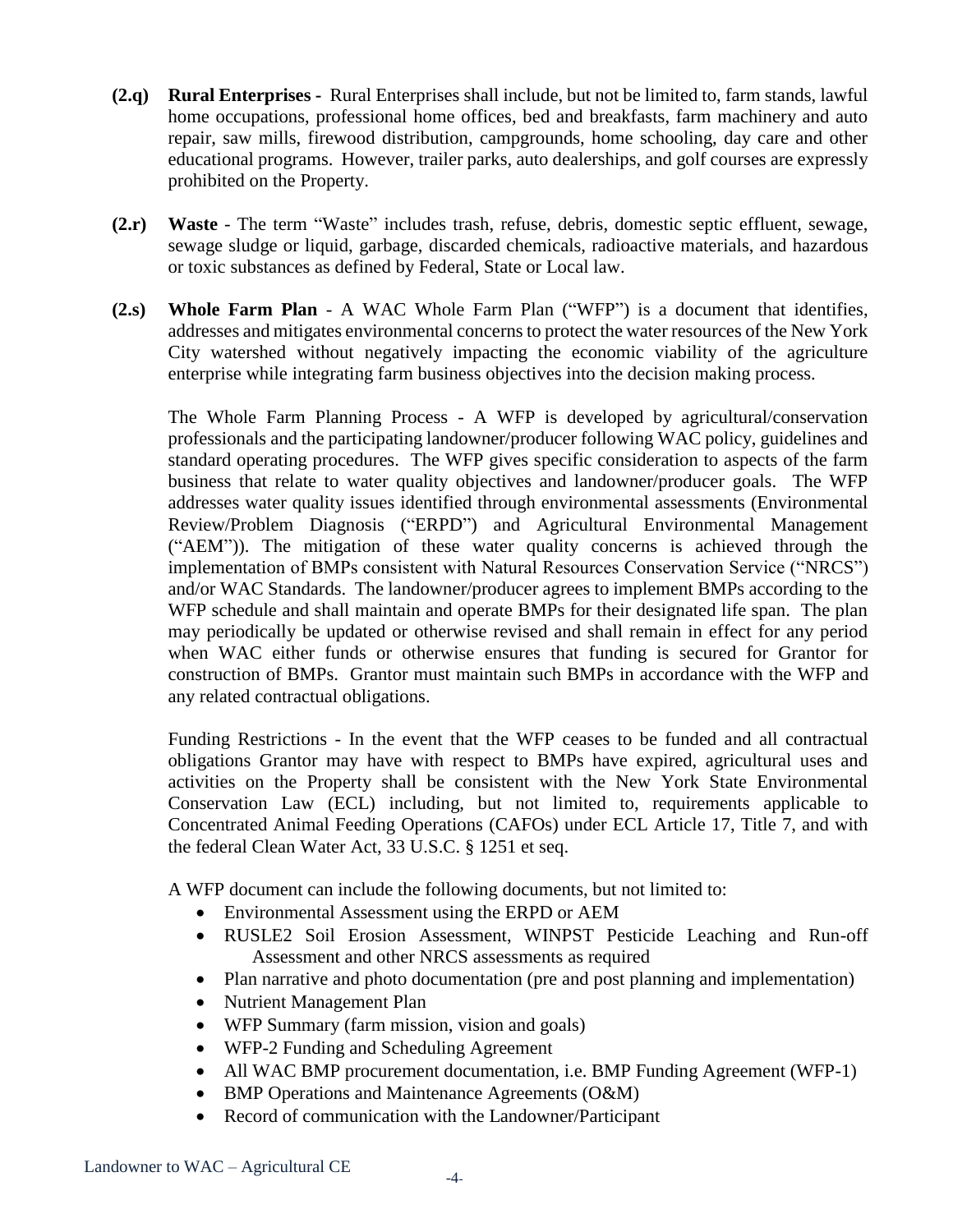- BMP designs and completed "as builts"
- Annual Status Reviews
- Any contractual obligations that will affect the development and implementation of new and/or revised WFP, i.e. federal programs, easements.

## **3. USE AREAS.**

All uses of the Property shall be consistent with the Conservation Purposes of this Easement. Permitted uses of the Property vary depending on location. The Property consists of two general easement areas (Agricultural Conservation Easement Area and the Forest Conservation Easement Area) and three principal use areas (Acceptable Development Area, Resource Protection Area, and the Farm Area) described below. The general easement areas and the principal use areas are shown on the Conservation Easement Survey, and in the Baseline Documentation. Agricultural uses and activities on the Property shall be consistent with a current WFP. In the event that the WFP ceases to be funded and Grantor's contractual obligations with respect to BMPs have expired, use of the Property shall be consistent with the applicable requirements of State and federal law as set forth in Paragraph (2.s).

- **(3.a) Agricultural Conservation Easement Area ("ACEA")** Within the area identified as ACEA on the Conservation Easement Survey, Grantor has the right to produce crops, livestock and livestock products, to clear land for cultivation or pasture and conduct farm operations as defined under Section 301 of the New York State Agriculture and Markets Law, as amended, which shall be consistent with a WFP, as well as the right to engage in all other uses permitted by this Easement.
- **(3.b) Forest Conservation Easement Area ("FCEA")** Within the area identified as FCEA on the Conservation Easement Survey, Grantor has the right to produce timber and other related forest products, including, but not limited to, firewood, maple syrup, Christmas trees, ginseng, and mushrooms as well as the right to engage in all other uses permitted by this Easement. The confinement or pasturing of livestock, the production of orchards, field crops of any kind, or forage for livestock is prohibited within the FCEA. No buildings, except Incidental Agricultural Buildings and Improvements, and Recreational Buildings and Improvements pursuant to Section 4, may be constructed in the FCEA.
- **(3.c) Acceptable Development Area ("ADA")** The area(s) identified on the Conservation Easement Survey, in which single family dwelling(s) and associated Accessory Buildings and Improvements, Farm Support Housing, and buildings and improvements for Rural Enterprises may be constructed. Agricultural Buildings and Improvements, farm operations, and farming practices are permitted within the ADA pursuant to Sections 3.a and 3.b above and the terms of this Conservation Easement. However, no more than 10 commercial campsites shall be allowed in an ADA.

# **(3.d) Intentionally Omitted**

**(3.e) Farm Area ("FA")** - The residual area of the Property that is within the Agricultural Conservation Easement Area, excluding the Acceptable Development Area(s) and the Resource Protection Area(s), identified on the Conservation Easement Survey, in which Agricultural Buildings and Improvements, farm operations and farming practices are permitted pursuant to Section 3.a above, Section 4.b, and the terms of this Conservation Easement.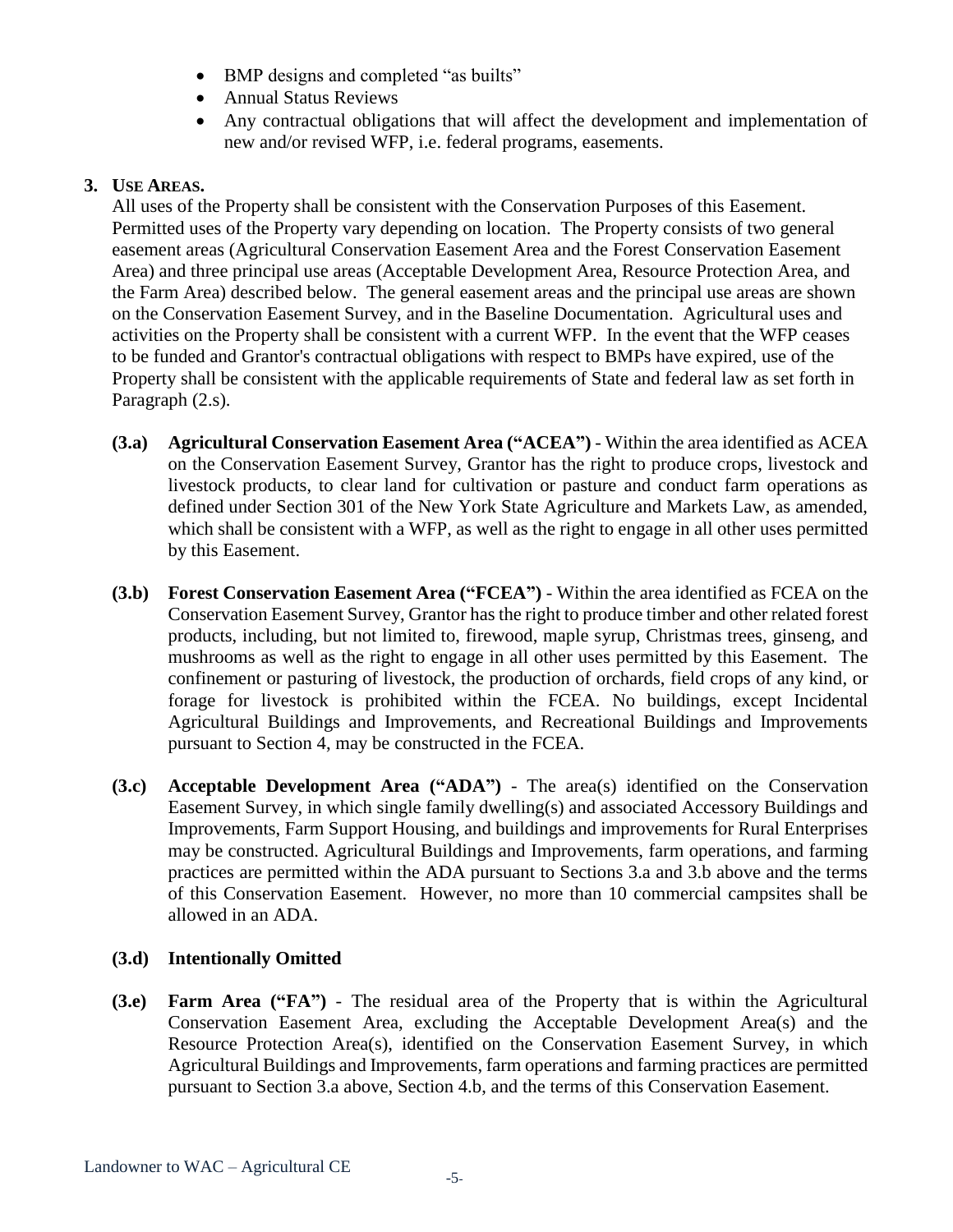**(3.f) Resource Protection Area ("RPA")** - The area identified on the Conservation Easement Survey, which contains unique or special natural features such as streams, wetlands or slopes and supporting buffer lands in which no permanent buildings or improvements, except for Incidental Agricultural Buildings and Improvements may be built. Fences are allowed anywhere within the RPA. Grazing and cultivation is permitted subject to Section 3.a above within those portions of an RPA which lie in the Agricultural Conservation Easement Area. However, the portion of the RPA within twenty-five (25) feet of the top of the bank of a watercourse shall not be plowed, cultivated, or tilled except to reestablish naturally disturbed vegetation. Trees and shrubs along streams and waterways on the Property shall be maintained so far as practicable to assist in achieving long-term water quality standards through nutrient absorption, sedimentation control from runoff and stream channel and bank stability.

## **4. CONSTRUCTION OF BUILDINGS AND IMPROVEMENTS.**

No permanent or temporary buildings or other improvements shall hereafter be placed or maintained on the Property except as provided in accordance with this Section. Existing buildings and improvements are shown in the Baseline Documentation. Trailer parks, auto dealerships, and golf courses are expressly prohibited on the Property.

- **(4.a) Fences** Existing fences may be removed, repaired and replaced, and new fences may be built anywhere on the Property for purposes of reasonable and customary management of livestock and wildlife without further approval of Grantee.
- **(4.b) Agricultural Buildings and Improvements** Grantor may remove, repair, enlarge, construct, or reconstruct Agricultural Buildings and Improvements within the ADA consistent with the WFP. New Agricultural Buildings, or the enlargement of existing Agricultural Buildings, within the Farm Area are permitted with prior notice to Grantee to ensure such building's construction is not located within the RPA and does not exceed an aggregate total of 5,000 square feet. Grantor may enlarge or construct Agricultural Buildings in the Farm Area greater than the aggregate 5,000 square foot threshold specified above only with prior approval from Grantee. Prior to commencing any proposed action where Grantor is required to obtain Grantee's approval hereunder, Grantor shall request such approval in writing and shall provide Grantee with information and plans as may be reasonably necessary for Grantee to evaluate such request. Grantee shall give such approval within 45 days of receipt of Grantor's written request, unless it determines that the proposed Agricultural Buildings and Improvements would be unnecessarily located on productive soils, or would otherwise substantially diminish or impair the agricultural productivity or water quality benefits of the Property. Approval shall be deemed given if no written decision is provided by Grantee within 45 days of receipt of Grantor's written request.
- **(4.c) Residential Dwellings** Existing residential structures and associated Accessory Buildings and Improvements may be removed, repaired, replaced and enlarged within the ADA. With prior notice to Grantee, no more than Number (#) new residential structure and its Accessory Buildings and Improvements may be constructed, provided that such structures and improvements are located within the ADA. Construction of residential structures outside of the ADA is prohibited.
- **(4.d) Farm Support Housing** Existing Farm Support Housing and associated Accessory Buildings and Improvements may be removed, repaired, replaced and enlarged within the ADA. New Farm Support Housing and associated Accessory Buildings and Improvements and the renovation of existing non-habitable buildings to create Farm Support Housing is permitted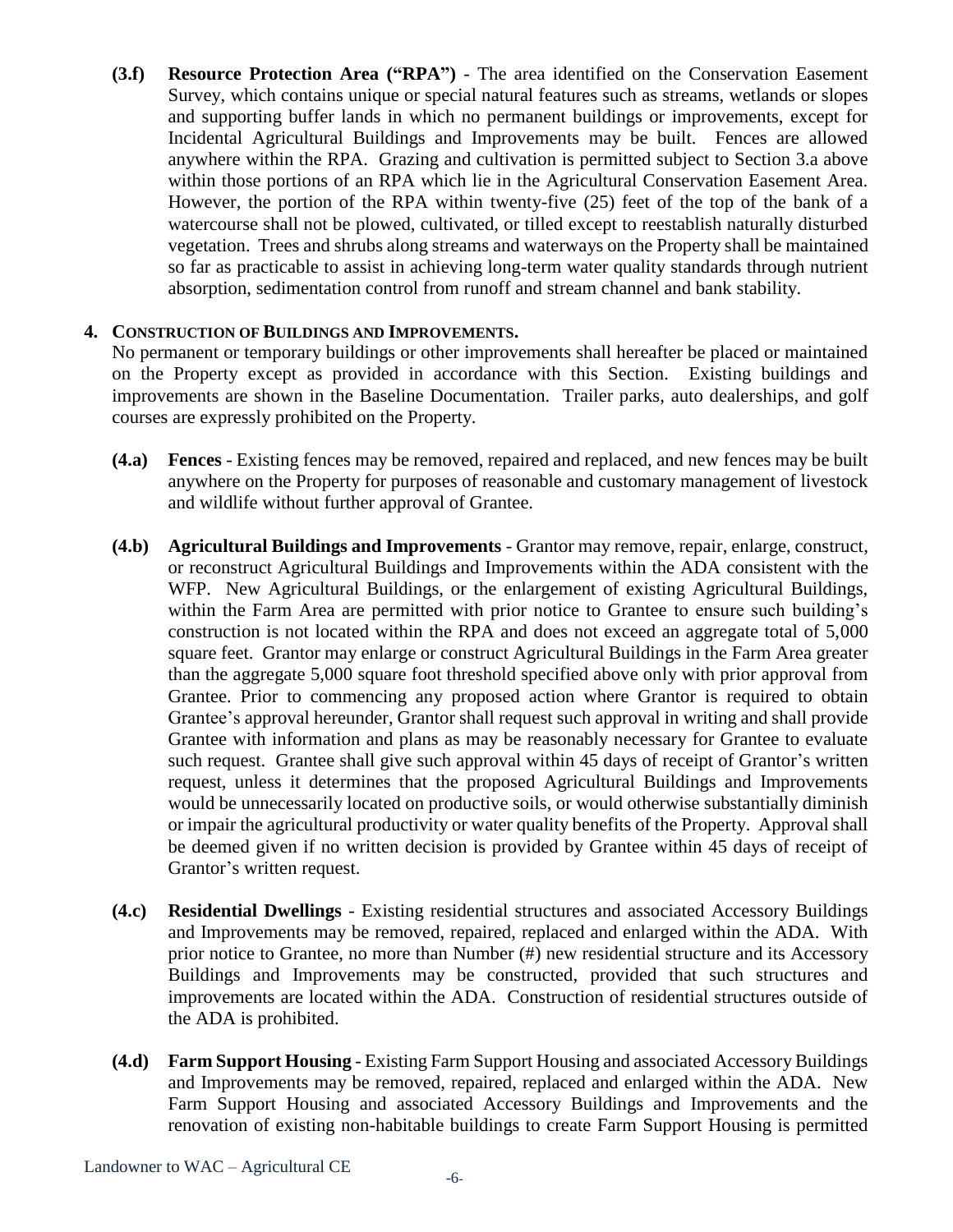within the ADA only with the prior written approval of Grantee. If the Farm Support Housing is no longer needed for that purpose, the buildings may continue in residential use. Construction of Farm Support Housing outside of the ADA is prohibited.

- **(4.e) Rural Enterprises** Existing Rural Enterprise buildings and improvements may be removed, repaired, replaced and enlarged within the ADA. New Rural Enterprise buildings and improvements and the renovation of existing non-habitable buildings to create Rural Enterprise buildings is permitted within the ADA only with the prior written approval of Grantee. Construction of Rural Enterprise buildings outside of the ADA is prohibited.
- **(4.f) Recreational Uses** Use of the Property for rural recreational uses is permitted anywhere on the Property. These uses may include, but are not limited to, hunting, fishing, trapping, skiing, snowmobiling, horseback riding, hiking, and non-commercial camping. Golf courses, commercial recreational uses involving motorized vehicles, and commercial camping outside the ADA(s) is prohibited on the Property. The construction of buildings and improvements for recreational uses are allowed anywhere on the Property, with the exception of the RPA, and shall not be improved by permanent utilities. An aggregate 1,000 square feet of recreational buildings is permitted, with prior notice to Grantee. Construction or conversion of buildings over the 1,000 square foot aggregate, up to a maximum 5,000 square foot aggregate, is permitted only with advance written approval of Grantee.
- **(4.g) Towers and Communication Devices -** Communication towers or devices, wind turbines, satellite or television antennae or such similar equipment may be placed on the Property, subject to applicable governmental approval, but only in a manner consistent with the Conservation Purposes of this Easement and with prior written approval of Grantee if such devices or equipment is located outside of the ADA.

#### **5. SUBDIVISION.**

Subdivision of the Property and conveyance of any such subdivided parcel is prohibited except as set forth below.

In order to facilitate effective easement stewardship, no more than Number (#) additional tax parcels may be created by subdivision of the Property. Such subdivided parcels may be conveyed only with prior written approval of Grantee, upon compliance with the following conditions:

- **(5.a)** Grantor has demonstrated that the proposed subdivision is consistent with the Conservation Purposes of this Easement and will not substantially diminish or impair the agricultural, forestry or water quality values of the Property.
- **(5.b)** Such subdivided parcels shall remain subject to the terms and conditions set forth in this Easement. The size (square foot) limitations for structures, and the number of subdivisions set forth in this Easement shall be reallocated at the time of the proposed subdivision or conveyance, in a manner to be reviewed and approved by Grantee and set forth in the deed of each new subdivided parcel. At the discretion of Grantee, a functionally and materially equivalent deed of conservation easement may be recorded at the time of conveyance.
- **(5.c)** The deed(s) of conveyance of all such subdivided parcels shall contain a metes and bounds description of the subdivided parcel(s) prepared by a licensed professional land surveyor at Grantor's sole cost, which description shall have been reviewed and approved by Grantee prior to conveyance of the subdivided parcel(s).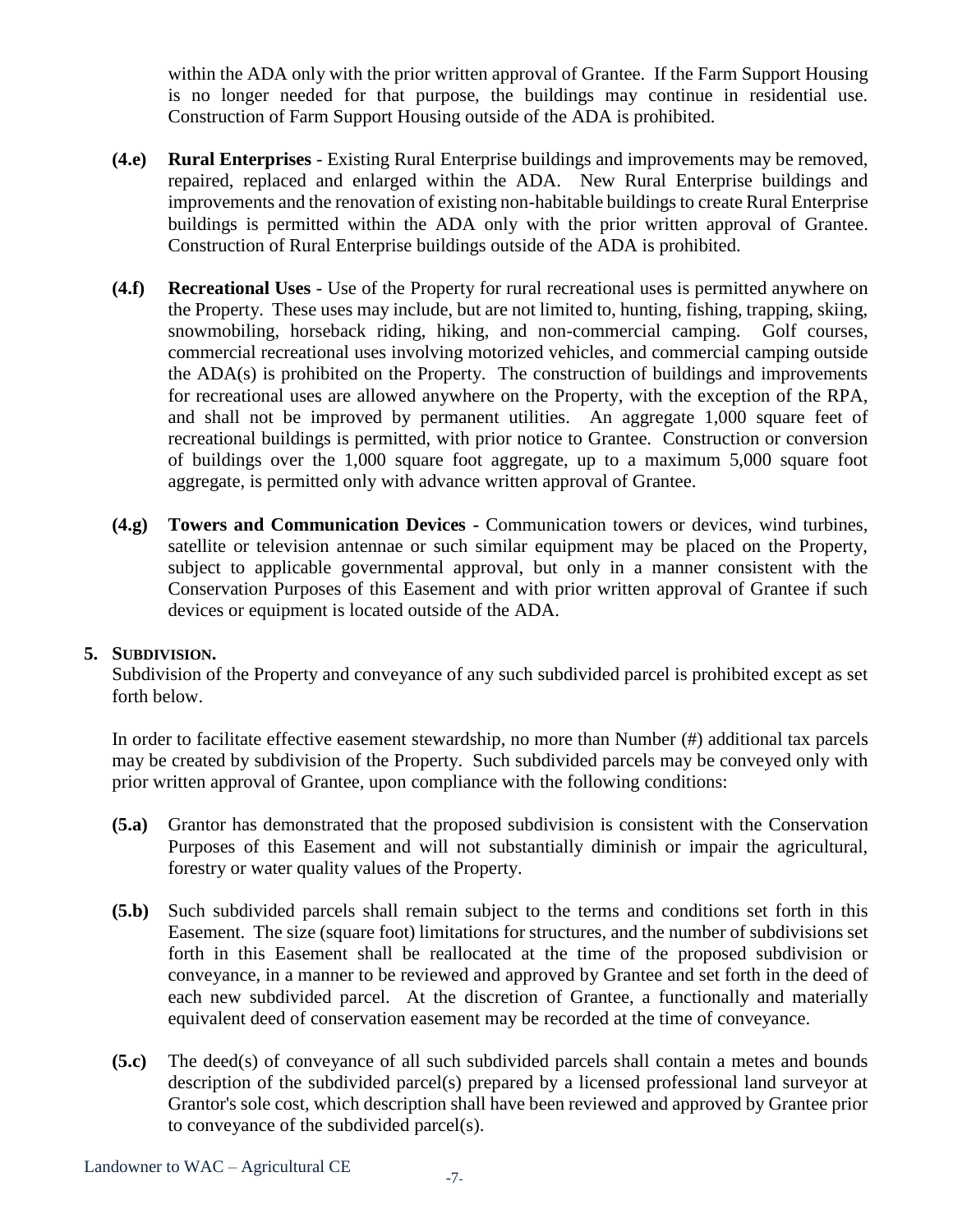**(5.d)** All costs resulting from the subdivision of the Property and conveyance of subdivided parcels, including but not limited to reasonable Grantee and associated staff time, including but not limited to time expended on legal review of documents and updating of baseline documentation, are to be borne by Grantor.

Any further subdivision of the Property and/or conveyance of newly subdivided parcels, beyond that provided for above, may be permitted at the sole discretion of Grantee in compliance with its current subdivision approval policies and with the Conservation Purposes of this Easement.

## **6. DEVELOPMENT RIGHTS.**

The development rights hereby conveyed to Grantee shall include all development rights except those specifically reserved by Grantor herein and those reasonably required to carry out the Conservation Purposes of this Easement. Grantee shall transfer such development rights only to a qualified organization in compliance with the laws of the State of New York and the regulations established by the Internal Revenue Service governing such transfers.

## **7. CONSERVATION AND FARMING PRACTICES.**

Grantor and Grantee recognize that changes in economic conditions, in agricultural technologies, in accepted farm and ranch management practices, and in the operations of Grantor may result in an evolution of agricultural uses of the Property. Grantor shall retain the discretion to employ any farm uses and management practices provided all agricultural activities are considered Sound Agricultural Practices pursuant to Section 308 of the New York State Agriculture and Markets Law ("Section 308"), as amended, and are consistent with a current WFP as described herein in Section 2.s for the Property or its equivalent, and comply with the terms of this Easement. Any activity which is deemed by Grantee not to comply with either Section 308, the WFP, or this Easement, shall be immediately discontinued unless and until approved by Grantee as part of the WFP.

#### **8. FOREST MANAGEMENT.**

Trees may be cut to control insects, disease and invasive species, to enhance wildlife habitat, to prevent personal injury and property damage, and for other domestic uses, including firewood and construction of permitted buildings and fences on the Property. The application of pesticide and fertilizer shall be prohibited unless: (i) such use is necessary for forest management; (ii) such use is in compliance with an approved Forest Management Plan for the Property; (iii) Grantee has approved such use; and, (iv) such use is consistent with the terms of this Easement. Any and all Commercial Forestry activities shall require a Forest Management Plan and a Forest Harvest Plan, approved by WAC or its successor pursuant to Section 14 of this Easement, submitted at Grantor's sole cost, and consistent with the New York City Department of Environmental Protection's *"Water Quality Guidelines for Timber Harvesting"* or such successor standard approved by Grantee. In the event that Grantor submits a Forest Management Plan and/or a Forest Harvest Plan to Grantee for approval, and Grantee (or its successor pursuant to Section 14 of this Easement) notifies Grantor in writing that it has no program to approve such a plan or plans, Grantor may undertake Commercial Forestry activities so long as the activities are conducted consistent with the NYSDEC Forest Management Stewardship Plans and in accordance with the technical standards set forth in the New York State Department of Environmental Conservation's "Best Management Practices for Water Quality" field guide or such successor standards.

#### **9. MINING.**

Except as may be reasonably necessary to carry out the uses permitted on the Property under the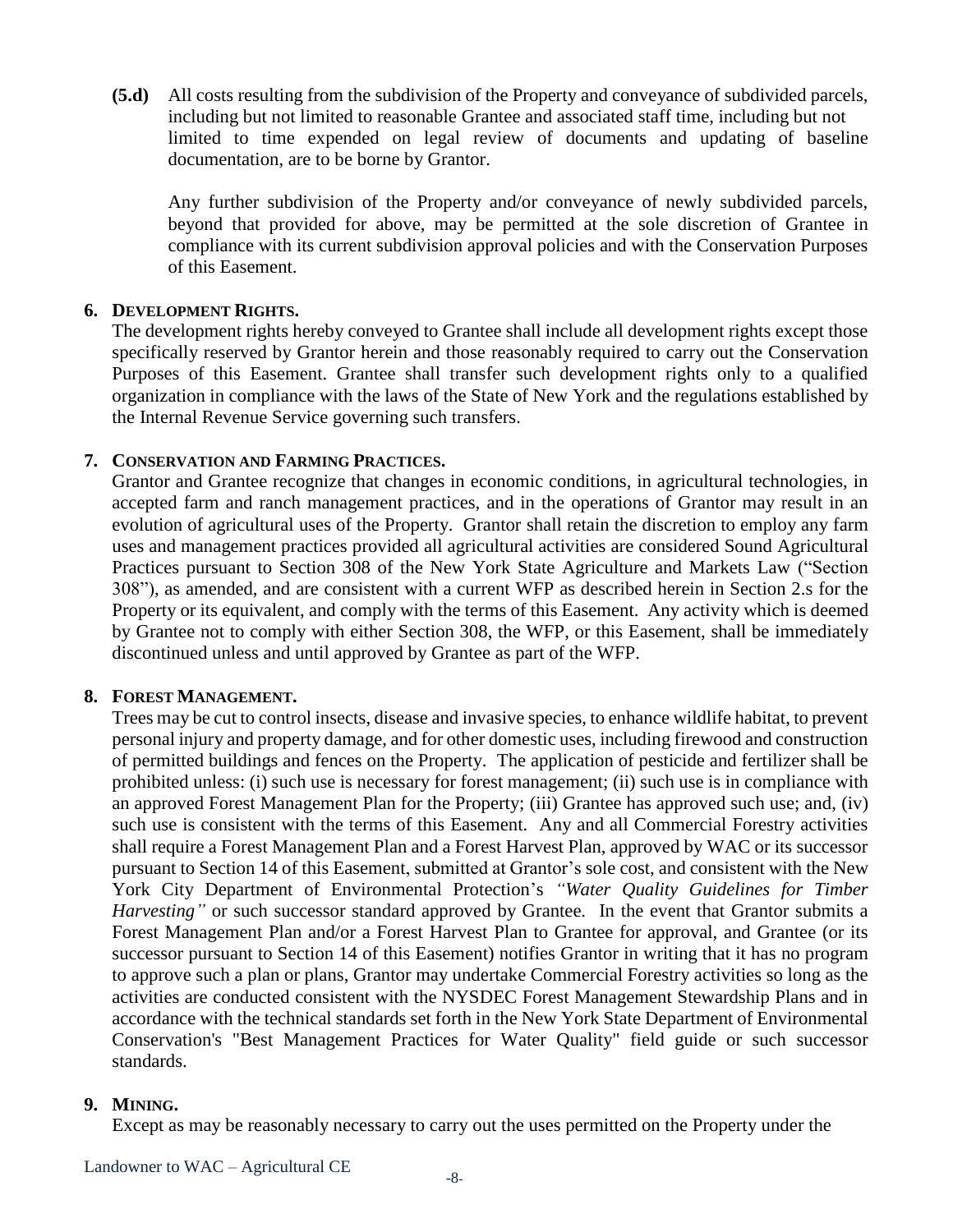terms of this Easement, the exploration for, or development and extraction of, soil, sand, gravel, rock, oil, natural gas, fuel or any other mineral substance by any surface mining method or any other method is prohibited with the exception of bluestone extraction undertaken with written approval of Grantee.

Prior to commencing any commercial bluestone mining, Grantor, at its sole cost, shall submit a Bluestone Extraction Plan following the guidelines described in the City's *"Guidelines for Bluestone Mining on Watershed Agricultural Council Conservation Easements"* or such successor standard approved by Grantee. Prior to commencing any commercial bluestone mining, such plan shall be reviewed and approved by Grantee.

## **10. WATER RESOURCES.**

Grantor may use, maintain, establish, and construct, water sources, water courses, and water bodies, including ponds, on the Property for the uses permitted by this Easement, provided that Grantor does not significantly impair or disturb the natural course of the surface water drainage or runoff flowing over the Property. Grantor may alter the non-channelized, natural flow of water over the Property in order to improve drainage of agricultural or forest soils, reduce soil erosion, or improve the agricultural or forest management potential of the Property, provided such alteration is consistent with the purposes of this Easement and is carried out consistent with the WFP.

Any stream work, including but not limited to, gravel removal, streambank or bed disturbance or stabilization, or bridge and culvert construction, shall only be undertaken with prior approval of Grantee, except for emergency work resulting from natural events beyond the control of Grantor, such as the need to restore transportation routes, maintain farm operations, and to protect health, safety, and property.

#### **11. IMPERVIOUS SURFACES AND ROAD CONSTRUCTION.**

Except for roads, driveways, barnyards, lanes or other improvements constructed within the ADA or consistent with the provisions of a current WFP, no portion of the Property shall be paved or otherwise be covered with concrete, asphalt, or any other impervious paving material. Logging roads are allowed so long as they are consistent with a Forest Harvest Plan. The location and construction of impervious surfaces and roads shall be implemented, in so far as practicable, to avoid substantially diminishing or impairing the agricultural productivity or water quality benefits of the Property.

#### **12. DUMPING, STORAGE AND APPLICATION OF WASTE.**

Except as permitted herein, the dumping, storage, application, land filling, or accumulation of any kind of Waste in, on or upon the Property is prohibited.

The routine containerized storage of household trash and garbage is permitted only if stored for purposes of eventual transport off site for proper disposal. The storage and treatment of sewage by an individual subsurface sewage treatment system servicing residential dwellings, Farm Support Housing and other buildings used for rural enterprises allowed under this Easement is permitted only within the ADA, or with prior written approval of Grantee if located outside of the ADA.

The routine storage or accumulation of farm related building debris and other farm related refuse or equipment generated or used on the Property, that does not substantially diminish or impair the agricultural or forest productivity or water quality of the Property, is permitted only within the ADA, or with prior written approval of Grantee if located outside of the ADA.

The application in, on or upon the Property of domestic septic effluent and/or municipal, commercial,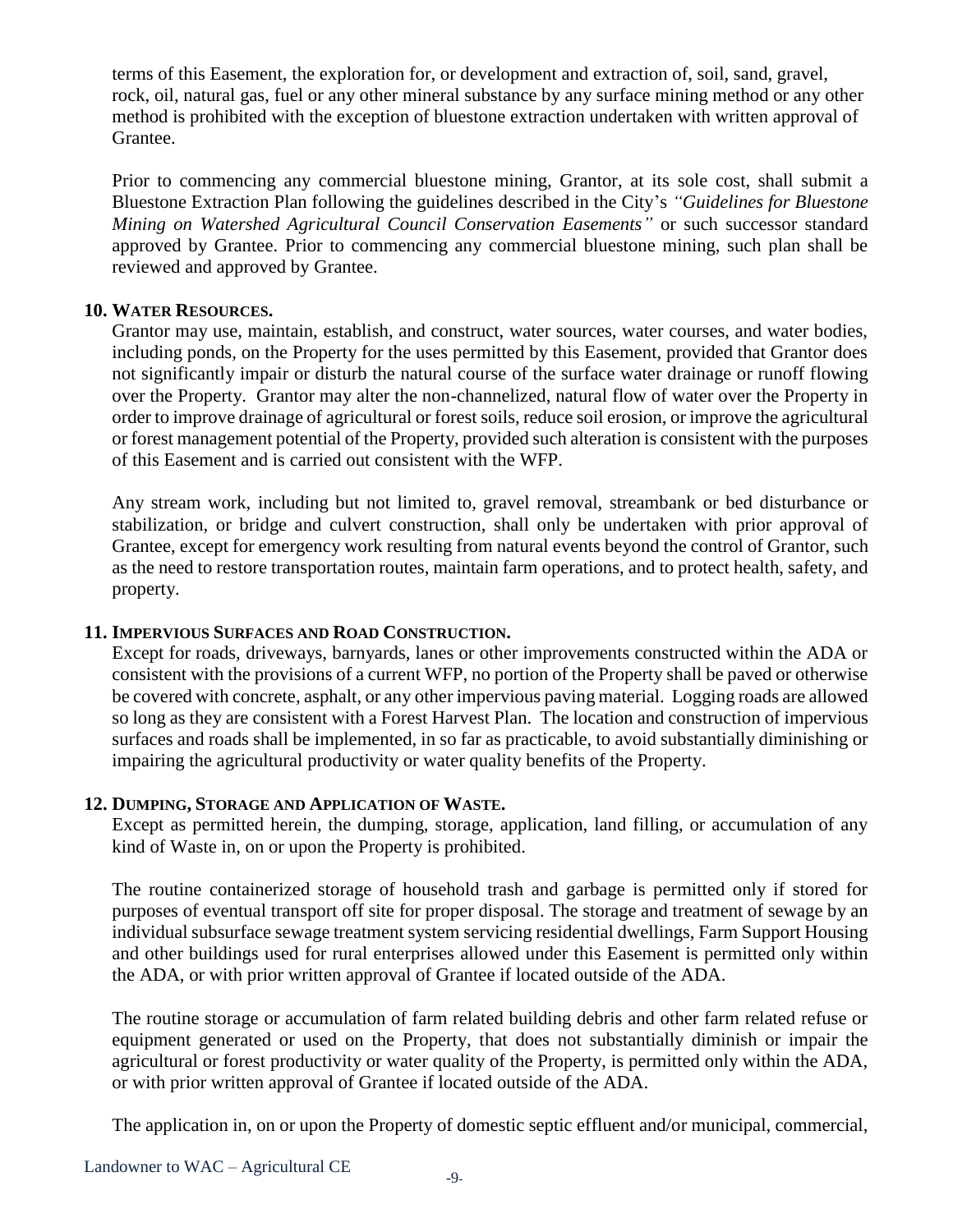or industrial sewage sludge or liquid for agricultural production purposes is prohibited without the prior written approval of Grantee. Any approved application shall be undertaken only if compliant with applicable law and consistent with the WFP.

#### **13. RIGHTS-OF-WAY.**

No rights-of-way, easements of ingress or egress or utility easements shall be granted or developed, on, over, under or across the Property without prior written approval of Grantee.

#### **14. APPROVAL OF GRANTEE.**

This Section shall not apply to approvals required under Section 4.b Agricultural Buildings and Improvements.

Prior to commencing any proposed action, including Commercial Forestry, where Grantor is required to obtain Grantee's approval hereunder, Grantor shall request such approval in writing and shall provide Grantee with information and plans as may be necessary for Grantee to evaluate such request, Grantee reserves the right to request additional information as may be required for the evaluation. Grantor's request shall be deemed approved if no written response is provided by Grantee within 45 days of the receipt of the request for approval. Written response from Grantee may include, but is not limited to, a requirement that Grantor submits to Grantee additional information to evaluate the request. Grantee may approve the request, approve with conditions, or deny the request. Grantee's approval shall be conditioned so that the approval is consistent with the Conservation Purposes of this Easement and will not substantially diminish or impair the agricultural, forestry, or the water quality values of the Property.

#### **15. RIGHTS RETAINED BY GRANTOR.**

As Owner of the Property, Grantor retains the right to perform any act not specifically prohibited or limited by this Easement and that is consistent with its Conservation Purposes. These ownership rights include, but are not limited to, the right to exclude any member of the public from trespassing on the Property and the right to sell or otherwise transfer the Property, subject to the Easement, to anyone it chooses.

#### **16. INDEMNIFICATION.**

Other than as specified herein, this Easement is not intended to impose any legal or other responsibility on Grantee, or in any way to affect any existing obligation of Grantor as Owner of the Property. However, if Grantee is ever required by a court to pay damages resulting from personal injury or property damage that occurs on the Property, Grantor shall indemnify and reimburse Grantee for these payments, as well as for reasonable attorney's fees and other expenses of defending itself, unless due in whole or in part to the negligence of Grantee or its agents, in which case liability shall be apportioned accordingly.

#### **17. REAL PROPERTY TAXES.**

**(17.a)** Grantor agrees, pursuant to Article 25-AA of the New York State Agriculture and Markets Law, to apply annually for an agricultural assessment on any lands subject to this Easement which are eligible for and have received in any year an agricultural assessment. Grantor agrees to timely file the appropriate application with each assessing unit on forms proscribed by the State Board of Real Property Services and shall furnish the tax assessor such information as the State Board of Real Property Services shall require. Copies of such applications and of any confirmation of the approval of the application for an agricultural assessment shall be provided to Grantee upon request.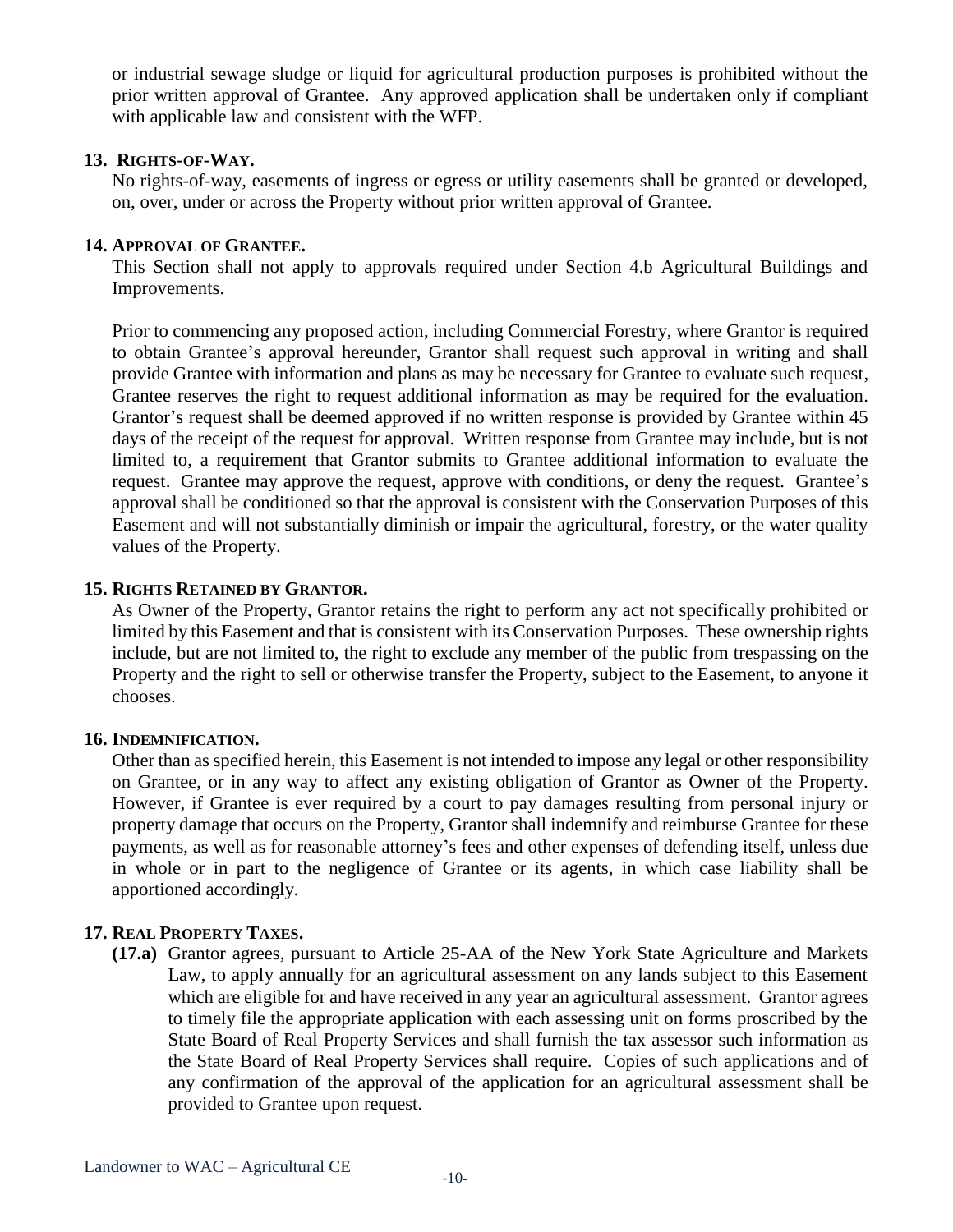**(17.b)** Notwithstanding the preceding paragraph, Grantor shall not be required to file an application for an agricultural assessment on any lands subject to this Easement provided that Grantor demonstrates that an agricultural assessment made on such lands pursuant to Article 25-AA would be higher than the assessment made on such lands pursuant to the New York State Real Property Tax Law. Grantor agrees to make such a demonstration to Grantee, upon request.

#### **18. BASELINE DOCUMENTATION.**

The conservation values, various use areas and the current use, size, location and condition of improvements of the Property are described in a Baseline Documentation Report (the "Report"). Grantor and Grantee have copies of the Report, and acknowledge that the Report is accurate as of the date of this Easement. The Report may be used by Grantee to establish that a change in the use or character of the Property has occurred, but the report shall not preclude the use by Grantee of other evidence to establish the condition of the Property as of the date of this Easement.

#### **19. MONITORING.**

Upon reasonable notice to Grantor, Grantee shall have the right to enter the Property, exclusive of residential dwellings, for the purpose of monitoring the Property. This may include maintaining Easement boundary lines, determining whether the provisions of this Easement are being observed, and/or enforcing provisions of this Easement. If Grantee identifies activities or practices that it believes may cause or contribute to violations of State water quality standards during an inspection of the Property, Grantee shall notify the State Department of Environmental Conservation of such activities or practices. Grantee shall also have the right to monitor the Property, exclusive of residential dwellings, at any time, without prior notice, if Grantee has reasonable cause to believe the provisions of this Easement have been or are being materially violated. However, under all circumstances, Grantee will make its best efforts to notify Grantor in advance.

#### **20. BINDING DISPUTE RESOLUTION.**

If a dispute arises between Grantor and Grantee concerning the consistency of any proposed use or activity with the purposes of this Easement or any of the specific provisions contained herein, and Grantor agrees not to proceed with the use or activity pending resolution of the dispute, either party may request a meeting between the parties, or refer the dispute to binding arbitration by requesting in writing that New York State Department of Environmental Conservation ("NYSDEC") appoint an Administrative Law Judge ("ALJ") to act as an Arbitrator to conduct the arbitration and issue a binding determination. The ALJ shall conduct the arbitration under the version of the AAA Commercial Dispute Resolution Procedures Expedited Procedure Rules then in effect. The party seeking arbitration shall provide simultaneous notice to the other party by overnight mail and fax of such request. The request shall state with particularity the nature of the issue in question. Each party will bear its own costs, including half of any costs assessed by NYSDEC for the ALJ's time and expenses. The parties agree that the decision of the ALJ is binding upon the parties.

#### **21. ENFORCEMENT.**

In the event a violation or imminent violation of this Easement occurs, Grantee shall immediately notify Grantor to request that the activity cease and arrange a site visit to mutually resolve the situation to the satisfaction of both parties.

If Grantor ceases the activity in violation, but is unwilling or unable to cure any violation within ten (10) calendar days after Grantee's initial site visit, Grantee shall send Grantor a written notice of noncompliance, which shall notify Grantor of the violation and the measures reasonably calculated to cure such violation or imminent violation. Grantor shall have twenty (20) calendar days from the date Grantor receives such notice, or such other period Grantee may deem appropriate, to cure the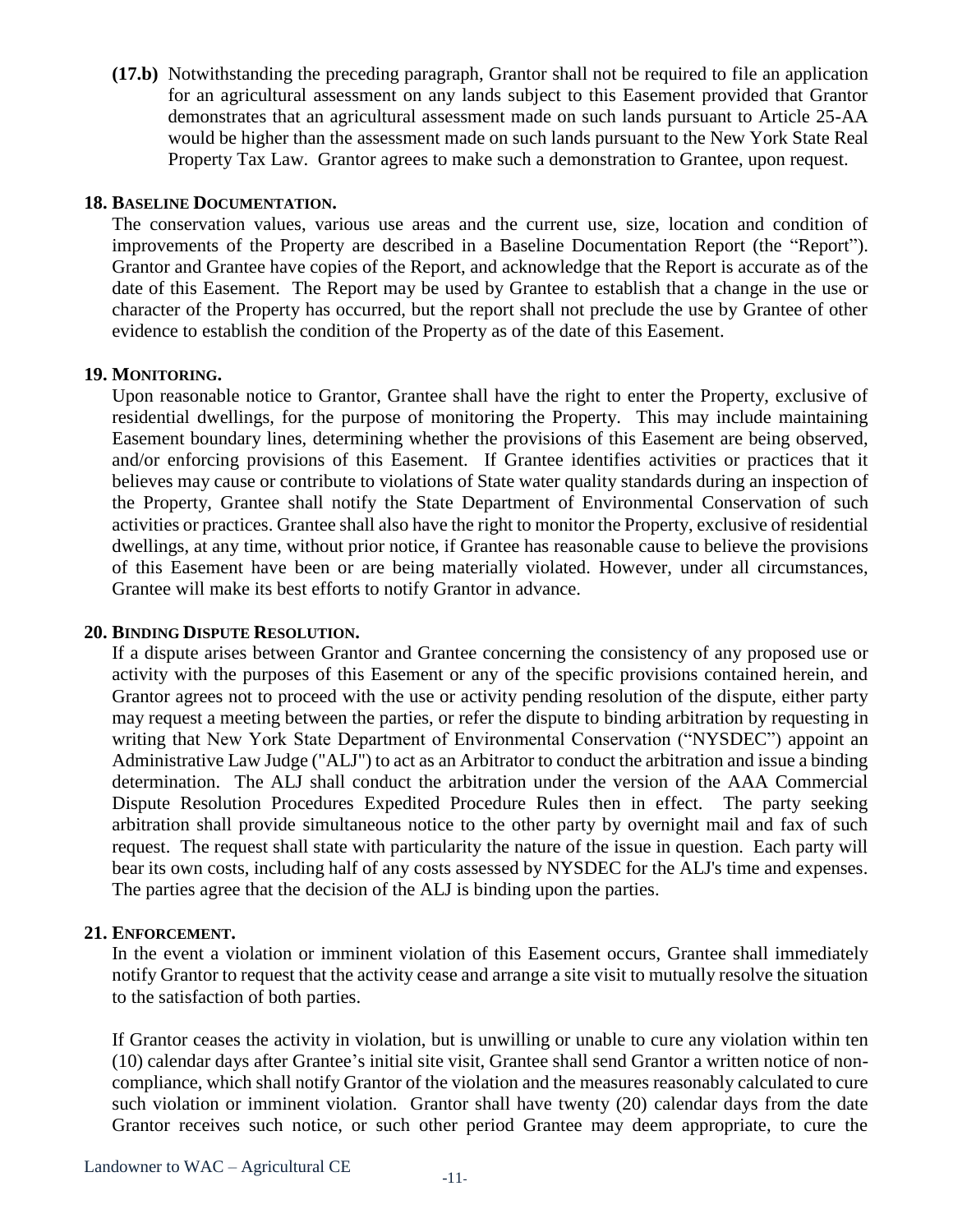conditions constituting the violation. In the event Grantor fails to cure the violation within the aforementioned twenty (20) calendar days or period designated by Grantee, Grantee shall seek to enforce such other legal and/or equitable remedies as Grantee deems necessary to ensure compliance with the terms and purposes of this Easement.

In the event that Grantor refuses to cease such activity or agree to a site visit, or when Grantee determines that a violation or imminent violation could substantially impair the purposes of this Easement, or that an imminent or immediate threat to the City's drinking water supply exists, Grantee may seek an injunction to stop it, temporarily or permanently. If a court with jurisdiction determines that a violation may exist or has occurred, the court may also issue an order requiring Grantor to restore the Property to its condition prior to the violation.

In any case where a court finds that a violation has occurred, Grantor shall reimburse Grantee for all its expenses incurred in stopping and correcting the violation, including but not limited to reasonable attorney's fees. The failure of Grantee to discover a violation or to take immediate legal action shall not bar it from doing so at a later time.

## **22. THIRD PARTY ENFORCEMENT.**

The City, the New York State Attorney General and their successors shall have the right to enforce a material breach of this Easement subject to the following provisions:

- **(22.a)** Prior to commencing an enforcement action in a court of competent jurisdiction, the City, or the New York State Attorney General must first notify Grantee and Grantor, give Grantee sixty (60) days to take appropriate action, including commencing an enforcement action, and give Grantor sixty (60) days from the receipt of such notice to cure the breach.
- **(22.b)** If Grantee is diligently prosecuting an enforcement action, in either an administrative or judicial proceeding, the City, or the New York State Attorney General shall not have a right to prosecute an action for the same breach of this Easement.
- **(22.c)** Nothing contained herein shall be construed as providing the New York State Attorney General with the right to physically inspect or otherwise enter the Property.
- **(22.d)** The City and its duly authorized agents, employees and representatives shall have joint access to the Property in order to monitor and/or maintain boundaries, to determine compliance with and/or enforce the terms of this Easement in the following instances: (i) the City shall have the right to jointly inspect the Property with Grantee, during any of Grantee's inspections; (ii) notwithstanding the above, the City shall have the right to inspect the Property subject to the Easement without Grantee, when the City determines that an imminent or immediate threat to the City's drinking water supply exists, or where Grantor may be violating this Easement through gross or willful negligence and the City has been unable, after good faith efforts, to provide notice to Grantee of such threat or violation, or in the event that Grantee is unable or unwilling to inspect the Property.

## **23. ACTS BEYOND GRANTOR'S CONTROL.**

This Easement shall not be construed to entitle Grantee to bring any legal action against Grantor for any injury to or change in the Property resulting from natural events beyond the control of Grantor. Such natural events include fire, flood, storm, war, judicial intervention, strike, insurrection, radioactive fallout, earthquake, landslide or Acts of God, or from any prudent action taken by Grantor under emergency conditions to prevent, abate, or mitigate significant injury to the Property resulting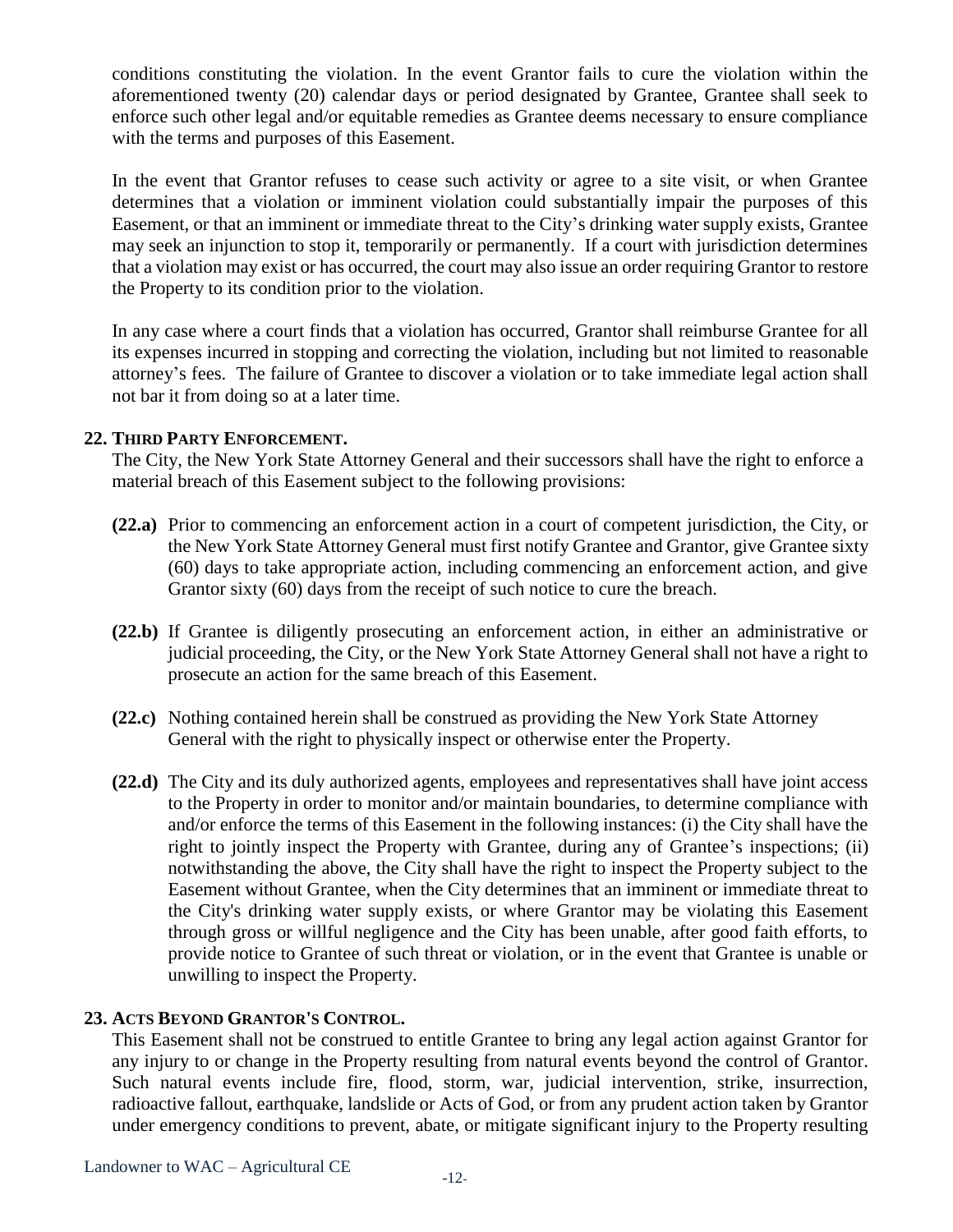from such causes.

### **24. TRANSFER OF EASEMENT.**

- **(24.a)** Grantee agrees to notify Grantor in writing at least thirty (30) days in advance of the transfer of this Easement to another conservation organization as further described in this Section. Grantee and Grantor agree that this Easement may be transferred by Grantee to a "Qualified Organization" under Section 170(h) of the U.S. Internal Revenue Code, and under the New York State Environmental Conservation Law, and only if the agency or Organization expressly agrees to assume the responsibilities imposed on Grantee by this Easement and only with prior written approval from the City.
- **(24.b)** If, at any time, Grantee becomes incapable of ensuring, or unwilling to ensure, compliance with the terms of this Easement, or if Grantee shall cease to exist as an entity qualified to hold conservation easements, then its rights and responsibilities shall become vested in and devolve upon a Qualified Organization, provided such Organization shall accept in writing this Easement, and provided such Organization enters into a written agreement with the City pursuant to which such Organization assumes and ensures all duties of Grantee described herein, are performed. If no Qualified Organization can be identified that meets the above criteria, Grantee's rights and responsibilities shall become vested in and devolve upon the City. In selecting the Qualified Organization to which this Easement may be transferred under this Section, preference shall be given to, and a reasonable effort will be made to assign this easement to a local Organization.
- **(24.c)** With respect to paragraphs (a) and (b) of this Section 24, in no event shall the City approve or enter into an agreement with such a Qualified Organization to serve as a successor grantee unless such Organization has agreed, with respect to the administration, management and stewardship of this Easement, to adopt a transparency policy identical in substance to the most recently adopted WAC transparency policy in effect at the time of such transfer to a successor grantee, unless such organization expressly agrees that it is subject to or shall voluntarily comply with the requirements of the New York State Public Officers law, including but not limited to the Open Meetings Law (Pub. Off. Law §§ 100-111) and the Freedom of Information Law (Pub. Off. Law §§ 84-90).

#### **25. TRANSFER OF PROPERTY.**

In order to facilitate the stewardship of this Easement and to ensure adequate communication, Grantor agrees to notify Grantee of any conveyance, lease, subdivision or transfer of the Property or any portion thereof, such notice to be given in writing at least thirty (30) days in advance of such conveyance, lease, subdivision or transfer. Any such conveyance, lease, subdivision or transfer shall expressly refer to this Deed of Conservation Easement and shall be made subject to the terms of this Easement.

#### **26. WAIVER OR AMENDMENT.**

This Easement may not be materially amended without the written consent of Grantee, Grantor, and the New York State Attorney General. Any other amendment, modification or waiver will require the written consent of Grantee and Grantor. Any amendment, modification, or waiver shall be consistent with the purposes of this Easement and shall comply with Section 170(h) of the Internal Revenue Code, or any regulations promulgated in accordance with that section. Any such amendment shall also be consistent with the Environmental Conservation Law or any regulations promulgated pursuant to that law.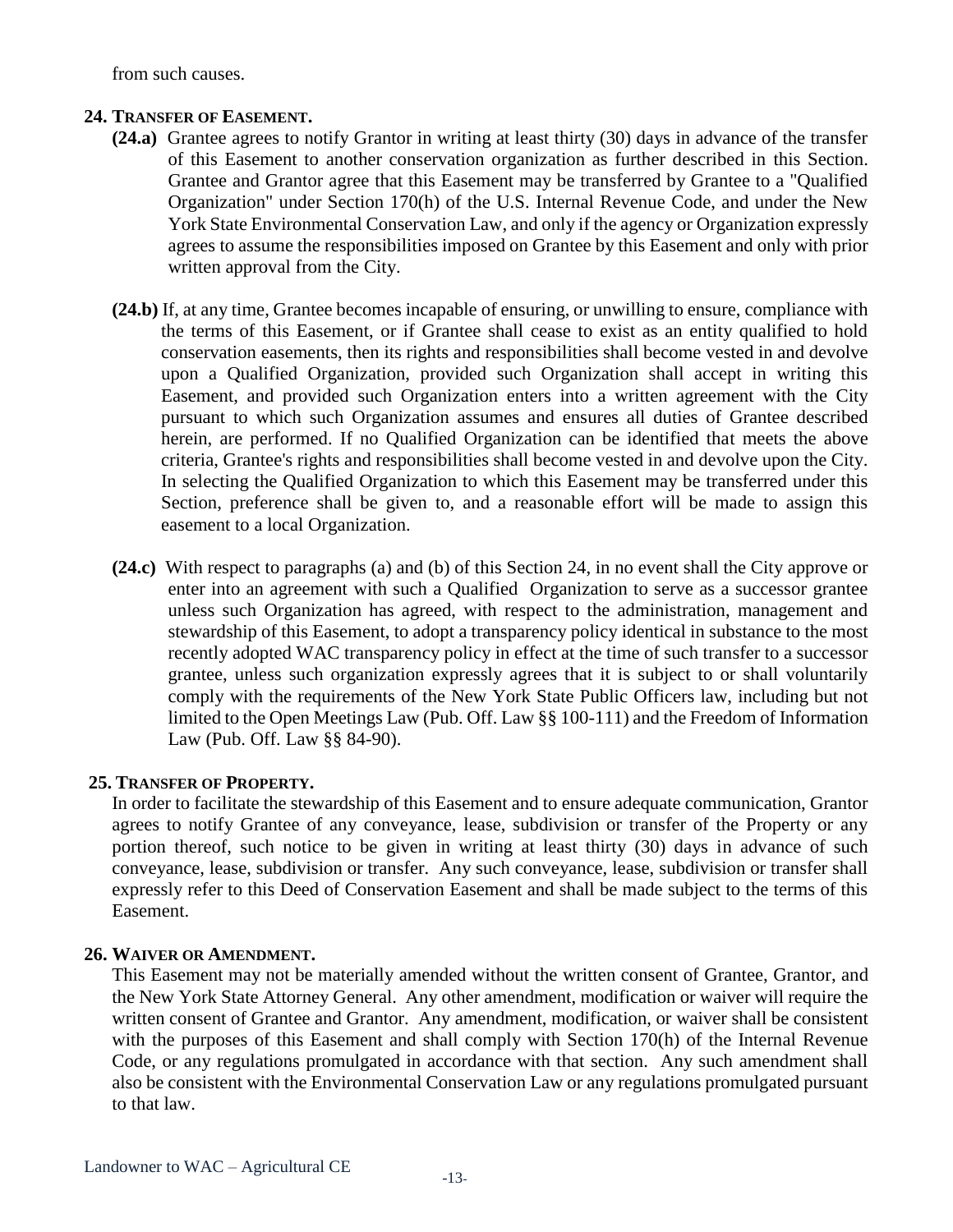## **27. TERMINATION OF EASEMENT.**

If it determines that conditions on or surrounding the Property change so much that it becomes impracticable to fulfill its Conservation Purposes, a court with jurisdiction may, at the joint request of Grantee, Grantor, the New York State Attorney General and the City, terminate the Easement created by this Deed. If condemnation of a part of the Property or of the entire Property by public authority renders it impossible to fulfill all of the Conservation Purposes, the Easement may be terminated through condemnation proceedings with notice from the public authority to Grantee, Grantor, the New York State Attorney General, and the City. If the Easement is terminated and the Property is sold or taken for public use, then, as required by Internal Revenue Service regulations, Grantee shall be entitled to PERCENT (%) of the gross sale proceeds or condemnation award which is equal to the ratio of the appraised value of this Easement to the unrestricted fair market value of the Property, as this ratio is determined on the date of this Easement. Grantee shall use the proceeds consistent with the Conservation Purposes of this Easement.

#### **28. OTHER LAWS AND REGULATIONS IN EFFECT.**

This Easement does not relieve Grantor from any obligation to comply with any applicable ordinances, laws, regulations, and/or permit requirements of any competent governmental or regulatory body, including but not limited to the City, its successors or assigns. This Easement shall not be construed to limit or modify the regulatory authority of the City. In addition to any restrictions or requirements set forth in this Easement, Grantor must apply for and conform to any and all permits in the manner set forth in any applicable law or regulation.

#### **29. FILTRATION NOT TO DEFEAT PURPOSE OF EASEMENT.**

Filtration or other treatment of all or any portion of the water supply this Easement seeks to protect, now or in the future, shall not be deemed to defeat the purpose, terms or enforcement of this Easement.

#### **30. INTERPRETATION.**

This Deed of Conservation Easement shall be interpreted under the laws of New York, resolving any ambiguities and questions of the validity of specific provisions so as to give maximum effect to its Conservation Purposes.

#### **31. DURATION AND BINDING EFFECT.**

The Easement created by this Deed shall be a servitude running with the land and shall bind and be enforceable against Grantor and all future Owners. Every provision of this Easement that applies to Grantor or Grantee shall also apply to their respective agents, heirs, executors, administrators, assigns, and all other successors as their interests may appear.

#### **32. FURTHER COVENANTS.**

In the event the execution and delivery by Grantor of any additional document or instrument is necessary or desirable to qualify or perfect this Easement as a conservation easement authorized under Title 3, Article 49, of the Environmental Conservation Law, Grantor shall promptly execute and deliver to Grantee such instrument or other documents as Grantee may reasonably request.

#### **33. NOTICES.**

Any notices required by this Easement shall be in writing and shall be personally delivered or sent by certified mail, to Grantor and Grantee respectively at the following addresses, unless a party has been notified by the other of a change of address: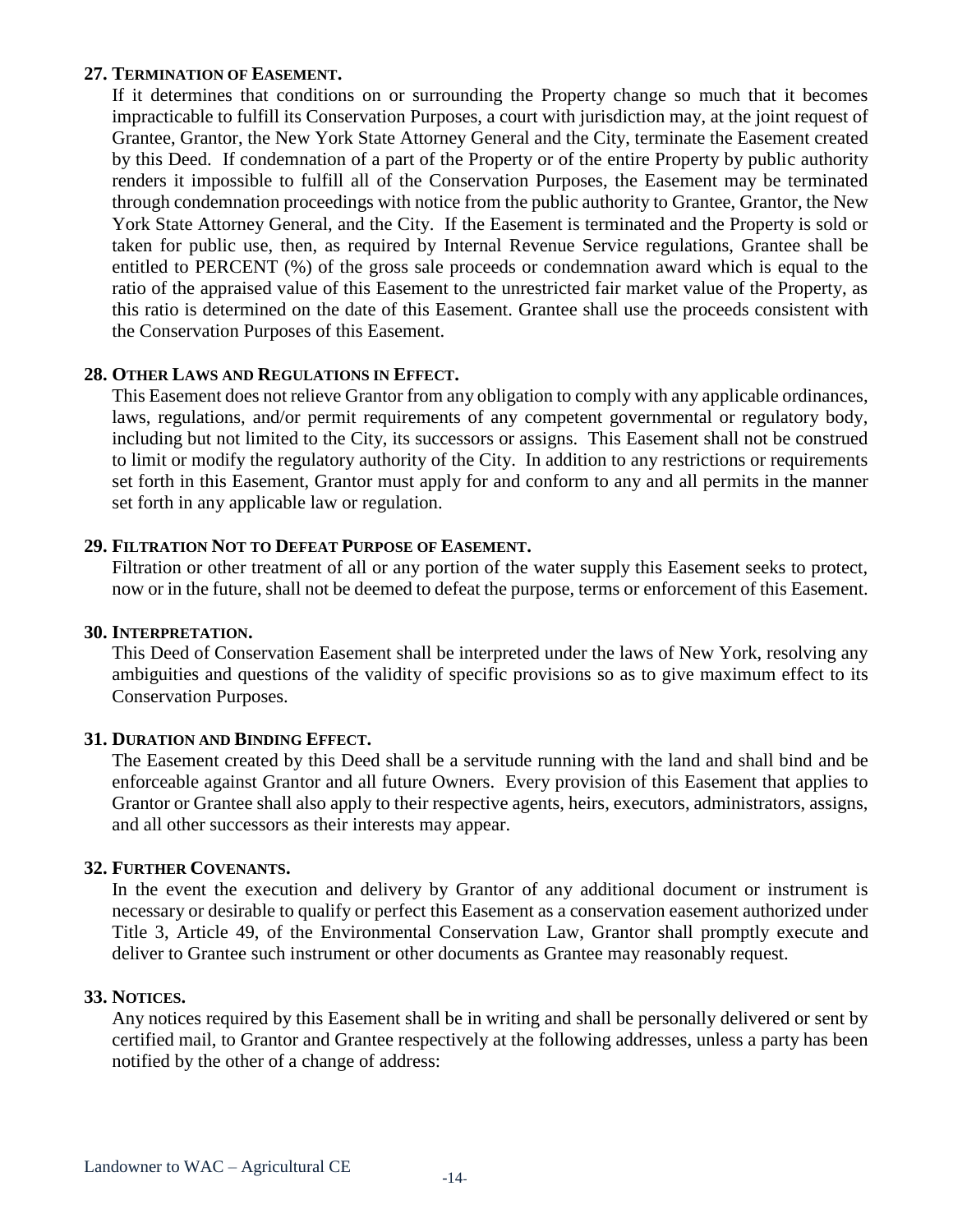### To Grantor:

Landowner Name Address Street City, NY Zip

## To Grantee:

Watershed Agricultural Council 33195 State Highway 10 Walton, New York 13856-9751 Attn: Easement Program Manager

## **34. SUBSEQUENT LIENS ON PROPERTY.**

No provisions of this Deed of Conservation Easement should be construed as impairing the ability of Grantor to use this Property as collateral for subsequent borrowing, provided that any mortgage or lien arising from such a borrowing would be subordinated to this Deed of Conservation Easement.

## **35. ESTOPPEL CERTIFICATES.**

Upon request by Grantor, Grantee shall within thirty (30) days execute and deliver to Grantor, or to any party designated by Grantor, any document, including an estoppel certificate, which certifies, to the best of the Grantee's knowledge, Grantor's compliance with any obligation of Grantor contained in this Easement or otherwise evidences the status of this Easement. Such certification shall be limited to the condition of the Property as of Grantee's most recent inspection. If Grantor requests more current documentation, Grantee shall conduct an inspection, at Grantor's expense, within thirty (30) days of receipt of Grantor's written request therefore.

# **36. SEVERABILITY.**

If any portion of this Easement is found invalid, the remainder of the provisions of this Easement shall not be affected.

## **37. ACCEPTANCE.**

As attested by the signature of the Chair of The Watershed Agricultural Council of the New York City Watersheds, Inc., Grantee hereby accepts without reservation the rights and responsibilities conveyed by this Deed of Conservation Easement.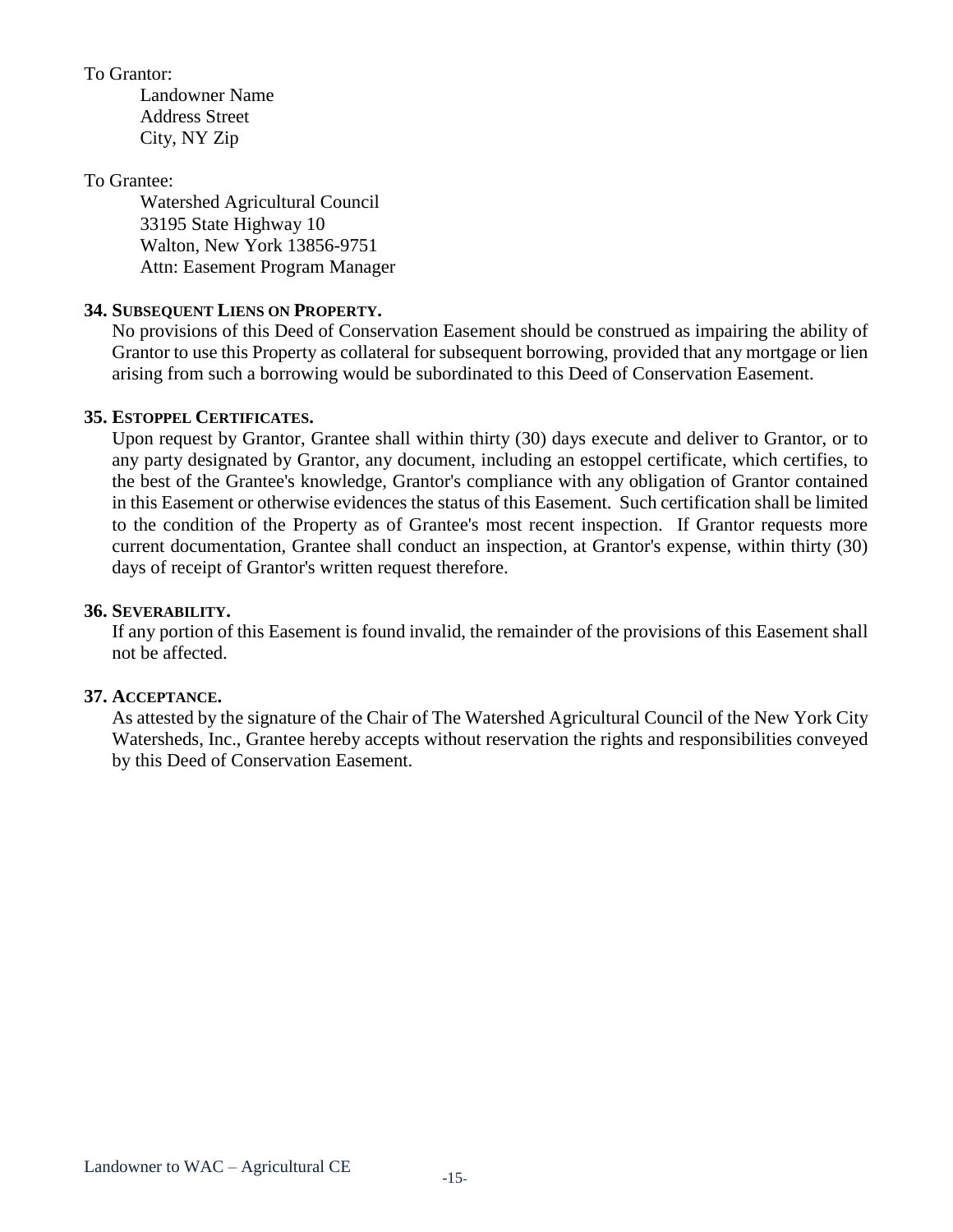To Have and To Hold, this Deed of Conservation Easement unto Grantee, its successors and assigns.

In Witness Whereof, Grantor and Grantee, intending to legally bind themselves, have set their hands on the date first written above.

**Grantor** 

Landowner

\_\_\_\_\_\_\_\_\_\_\_\_\_\_\_\_\_\_\_\_\_\_\_\_

\_\_\_\_\_\_\_\_\_\_\_\_\_\_\_\_\_\_\_\_\_\_\_\_

\_\_\_\_\_\_\_\_\_\_\_\_\_\_\_\_\_\_\_\_\_\_\_\_\_\_

Grantor

Landowner

Grantee

Martha Sally Fairbairn, Chair The Watershed Agricultural Council of the New York City Watersheds, Inc.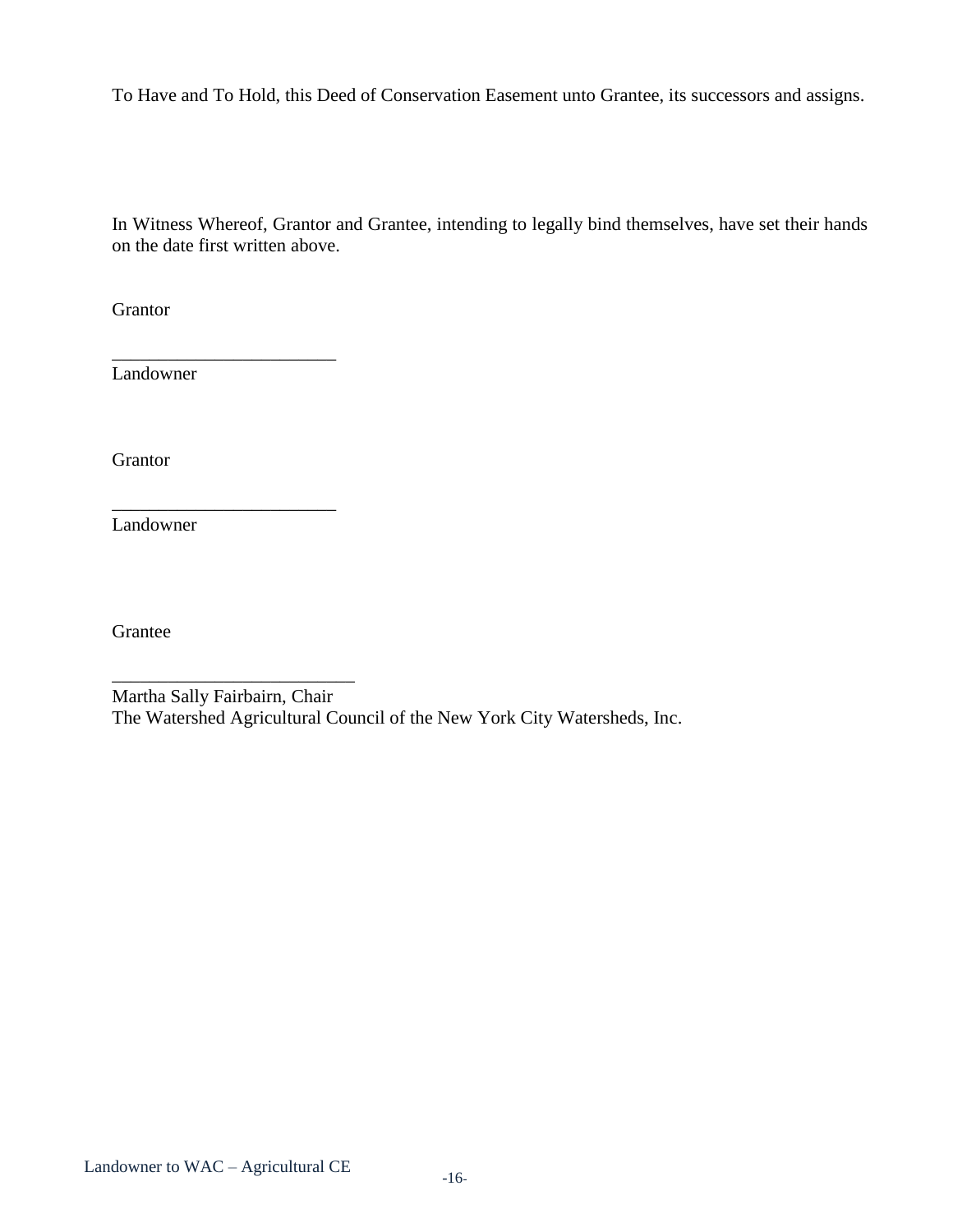#### **ACKNOWLEDGMENTS**

State of New York (b)

County of Delaware ), ss:

On the \_\_\_\_\_ day of \_\_\_\_\_\_\_\_\_\_\_\_\_\_\_\_\_ in the year 20\_\_ before me, the undersigned, a Notary Public in and for said State, personally appeared, **Landowner** personally known to me or proved to me on the basis of satisfactory evidence to be the individual whose name is subscribed to the within instrument and acknowledged to me that he/she executed the same in his/her capacity, and that by his/her signature on the instrument, the individual, or the person upon behalf of which the individual acted, executed the instrument.

Notary Public

State of New York (a)

County of Delaware ), ss:

\_\_\_\_\_\_\_\_\_\_\_\_\_\_\_\_\_\_\_\_\_\_\_\_\_\_\_

On the \_\_\_\_\_ day of \_\_\_\_\_\_\_\_\_\_\_\_\_\_\_\_\_\_ in the year 20\_\_ before me, the undersigned, a Notary Public in and for said State, personally appeared, **Landowner** personally known to me or proved to me on the basis of satisfactory evidence to be the individual whose name is subscribed to the within instrument and acknowledged to me that he/she executed the same in his/her capacity, and that by his/her signature on the instrument, the individual, or the person upon behalf of which the individual acted, executed the instrument.

Notary Public

State of New York (b)

County of Delaware ), ss:

\_\_\_\_\_\_\_\_\_\_\_\_\_\_\_\_\_\_\_\_\_\_\_\_\_\_\_

On the \_\_\_\_\_ day of \_\_\_\_\_\_\_\_\_\_\_\_\_\_ in the year 20\_\_ before me, the undersigned, a Notary Public in and for said State, personally appeared, **Martha Sally Fairbairn**, personally known to me or proved to me on the basis of satisfactory evidence to be the individual whose name is subscribed to the within instrument and acknowledged to me that she executed the same in her capacity, and that by her signature on the instrument, the individual, or the person upon behalf of which the individual acted, executed the instrument.

Notary Public

\_\_\_\_\_\_\_\_\_\_\_\_\_\_\_\_\_\_\_\_\_\_\_\_\_\_\_